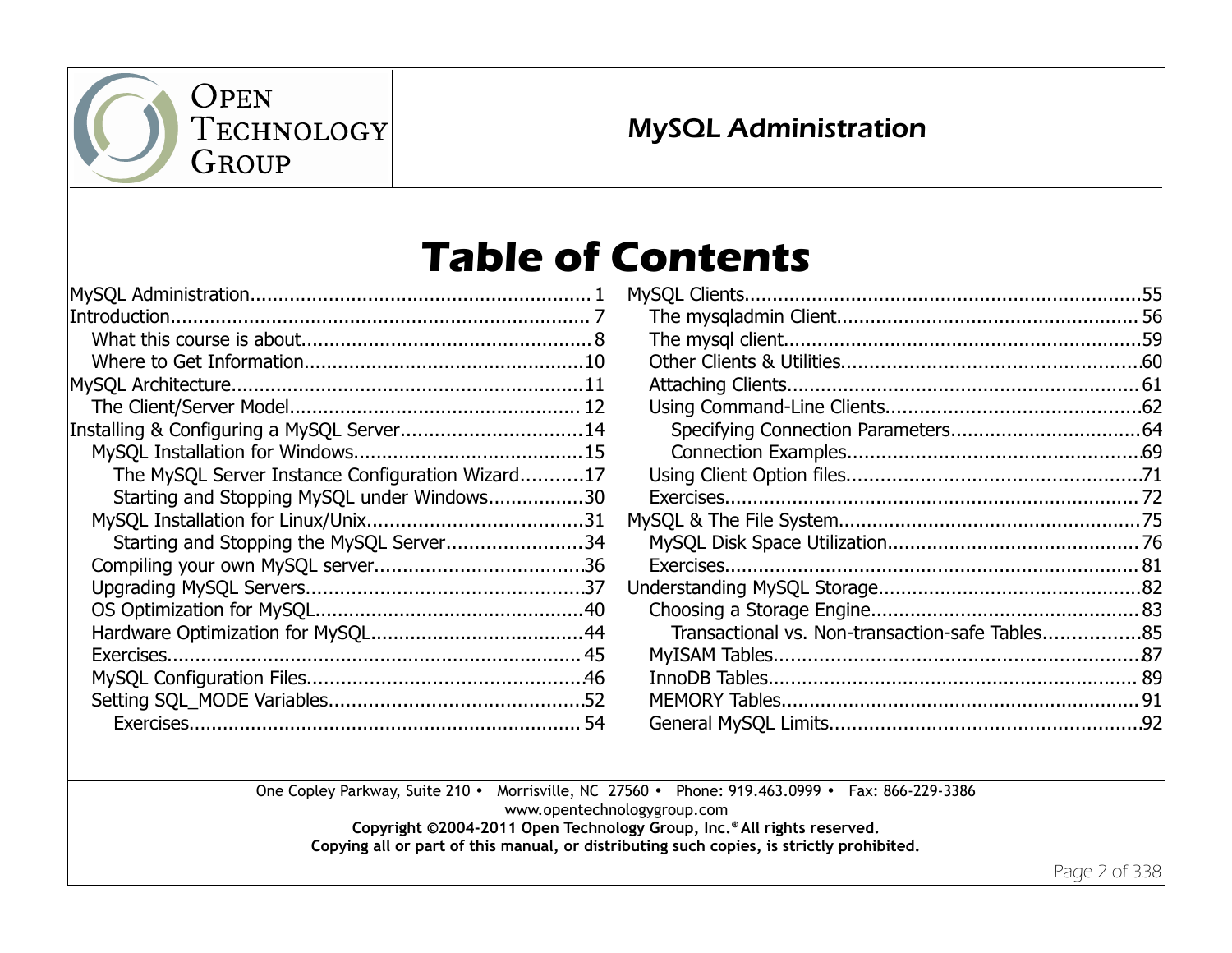

### MySQL Administration

| Controlling Row-Level Access with Views129 |  |
|--------------------------------------------|--|
|                                            |  |
|                                            |  |
|                                            |  |
|                                            |  |
|                                            |  |

| Using EXPLAIN to Analyze Queries 160    |  |
|-----------------------------------------|--|
|                                         |  |
|                                         |  |
|                                         |  |
|                                         |  |
| Retrieving Table Status Information 168 |  |
|                                         |  |
|                                         |  |
|                                         |  |
|                                         |  |
|                                         |  |

One Copley Parkway, Suite 210 • Morrisville, NC 27560 • Phone: 919.463.0999 • Fax: 866-229-3386

www.opentechnologygroup.com

**Copyright ©2004-2011 Open Technology Group, Inc.® All rights reserved.**

**Copying all or part of this manual, or distributing such copies, is strictly prohibited.**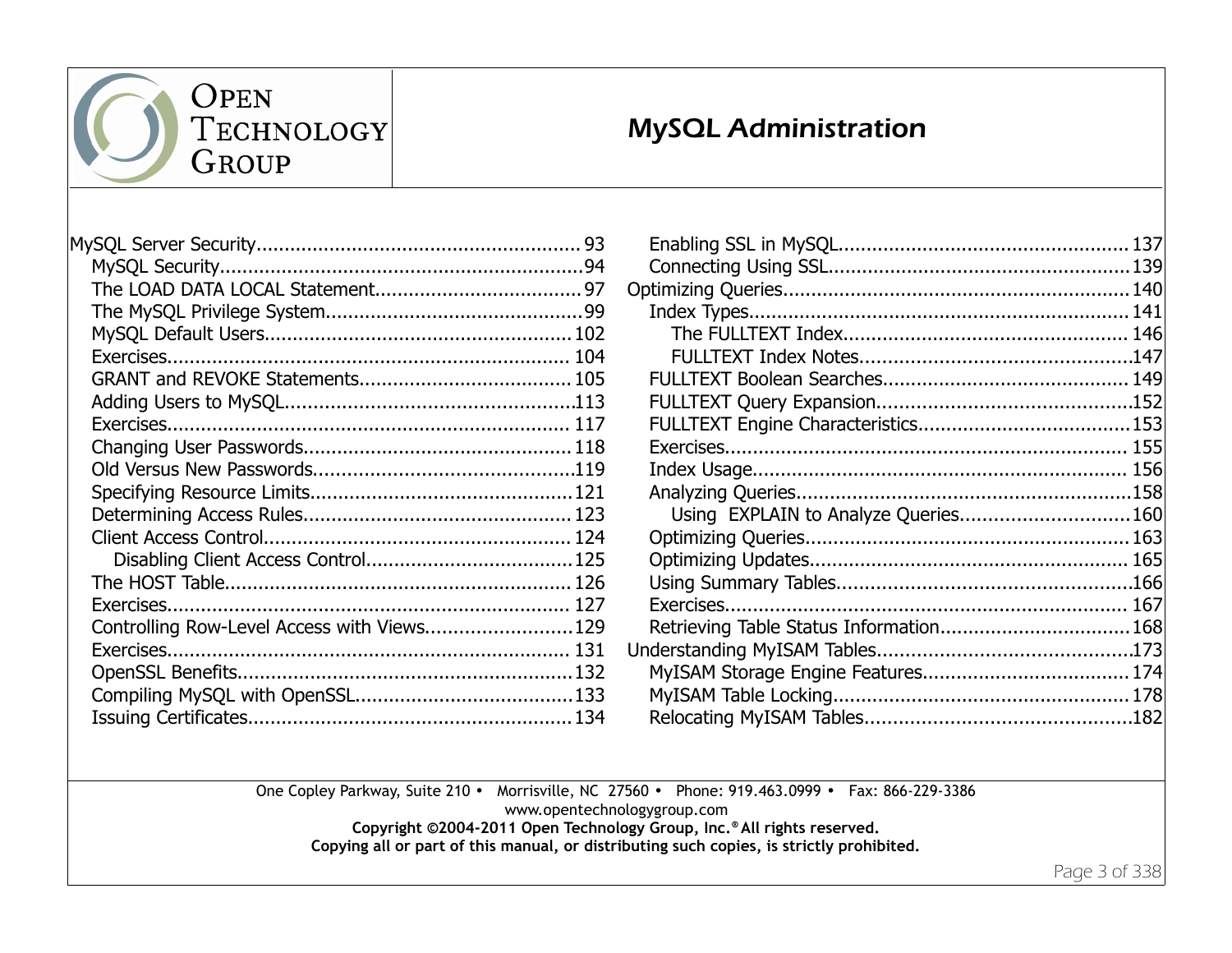

### MySQL Administration

| Using Raw Devices for InnoDB Tablespace215 |  |
|--------------------------------------------|--|
|                                            |  |
|                                            |  |
|                                            |  |
|                                            |  |

| Options for mysqlcheck and myisamchk227 |  |
|-----------------------------------------|--|
|                                         |  |
|                                         |  |
|                                         |  |
|                                         |  |
|                                         |  |
|                                         |  |
|                                         |  |
| Using Advanced MySQL Server Features246 |  |
|                                         |  |
|                                         |  |
|                                         |  |
|                                         |  |
|                                         |  |
|                                         |  |
|                                         |  |
|                                         |  |
|                                         |  |
|                                         |  |

One Copley Parkway, Suite 210 • Morrisville, NC 27560 • Phone: 919.463.0999 • Fax: 866-229-3386

www.opentechnologygroup.com

**Copyright ©2004-2011 Open Technology Group, Inc.® All rights reserved.**

**Copying all or part of this manual, or distributing such copies, is strictly prohibited.**